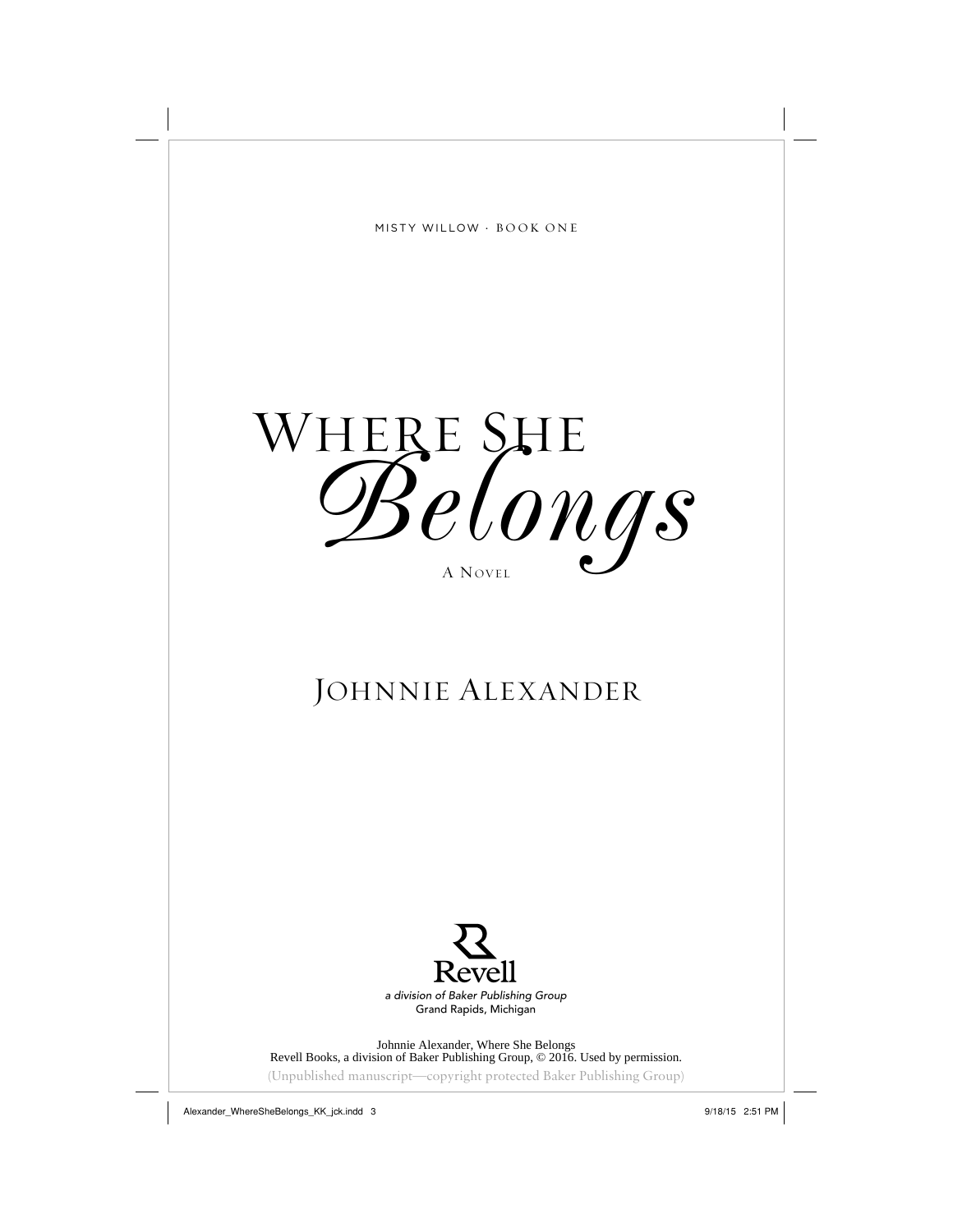© 2016 by Johnnie Alexander

Published by Revell a division of Baker Publishing Group P.O. Box 6287, Grand Rapids, MI 49516-6287 www.revellbooks.com

Printed in the United States of America

All rights reserved. No part of this publication may be reproduced, stored in a retrieval system, or transmitted in any form or by any means—for example, electronic, photocopy, recording—without the prior written permission of the publisher. The only exception is brief quotations in printed reviews.

Library of Congress Cataloging-in-Publication Data Alexander, Johnnie. Where she belongs: a novel / Johnnie Alexander. pages ; cm.—(Misty willow ; #1) ISBN 978-0-8007-2640-9 (pbk.) 1. Title PS3601.L35383W48 2016 813 .6—dc23 2015018608

This book is a work of fiction. Names, characters, places, and incidents are the product of the author's imagination or are used fictitiously.

16 17 18 19 20 21 22 7 6 5 4 3 2 1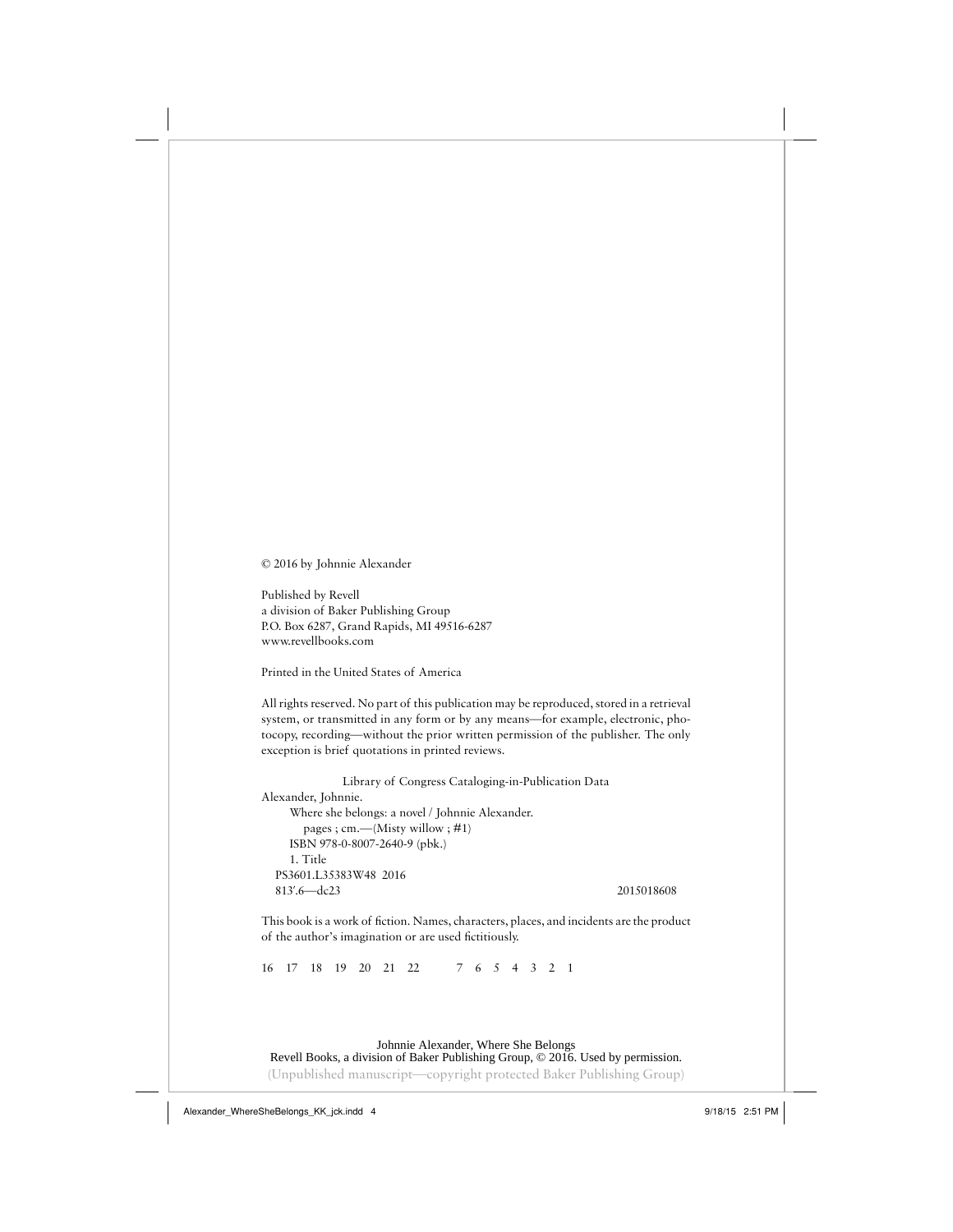### To Hebe

*my sister, friend, and alpaca-wrangling buddy*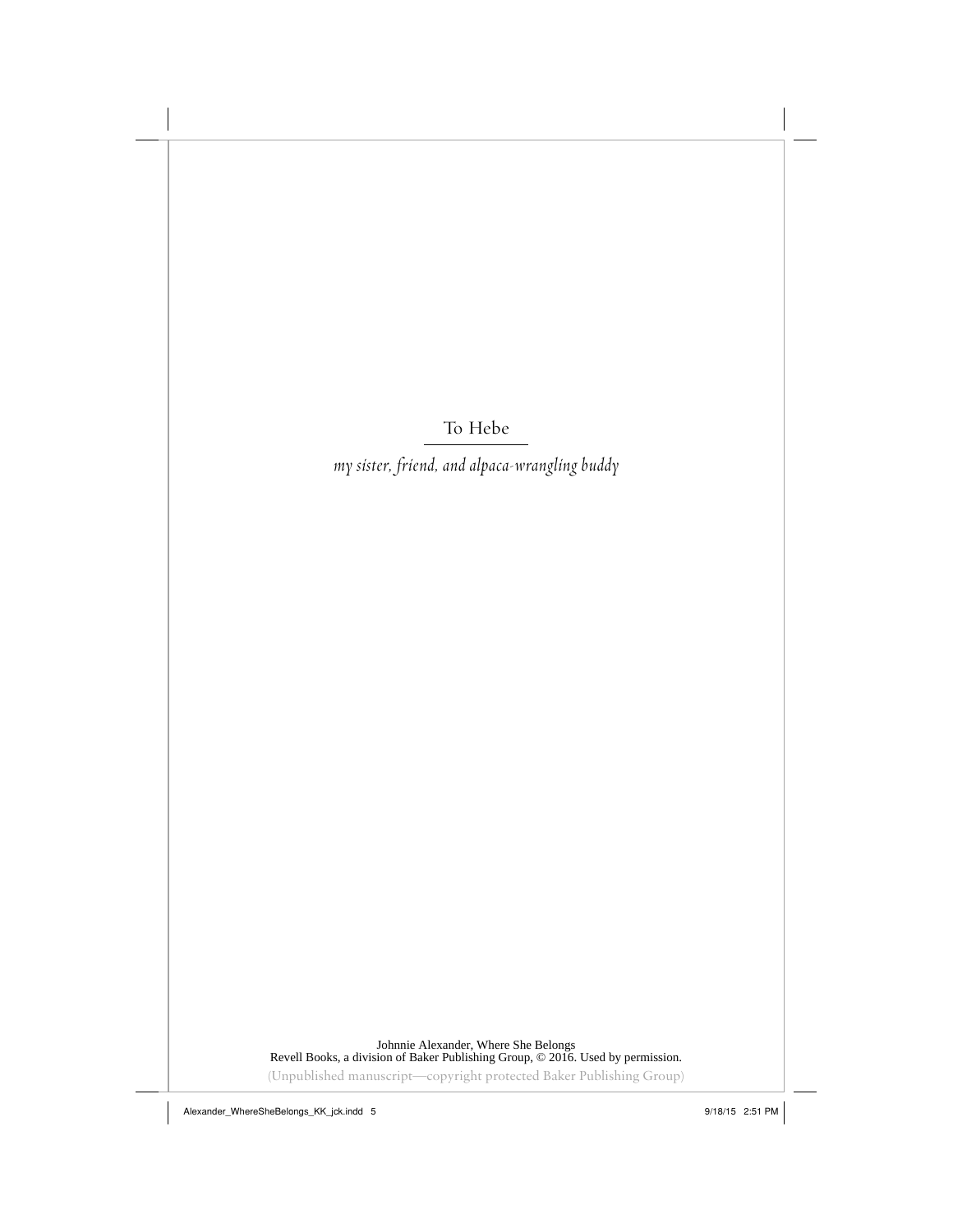# *Acknowledgments*

Weepest appreciation to my clever critique partners and Ceagle-eyed early readers. Imagine That! Writers: Patricia Bradley, Rob McClain, Renee Osborne, and Chandra Smith. eagle-eyed early readers. Imagine That! Writers: Patri-Kindred Heart Writers: Clella Camp, Karen Evans, Laura Groves, and Jean Wise. And treasured friends: Carol Anne Giaquinto, Joy Van Tassel, and Mandy Zema.

My warmest thanks also to Sara Jo Dusterhoft, a once-upona-time missionary kid and dear friend; Beth Scheckelhoff, Ohio State University Master Gardener, Julie Hilton Steele, Greg Buckley, Joyce Sidwell Piper, and Karen Preskar for their gardening advice; Lisa Harris, missionary in Mozambique; and Marion Ueckermann, a resourceful overseas pal and reader of books at traffic lights.

My love to the family who shares my childhood memories of The Brick (the inspiration for Misty Willow): my parents John and Audry and my siblings Tony, Adam, and Hebe. And also to the family God blessed me with: my children Bethany, Jillian, and Nate; sons-in-law Justin and Jacob; and the grands.

Thanks and a hug to my agent Tamela Hancock Murray, my editors Vicki Crumpton and Kristin Kornoelje, and the Revell team for their encouragement and support.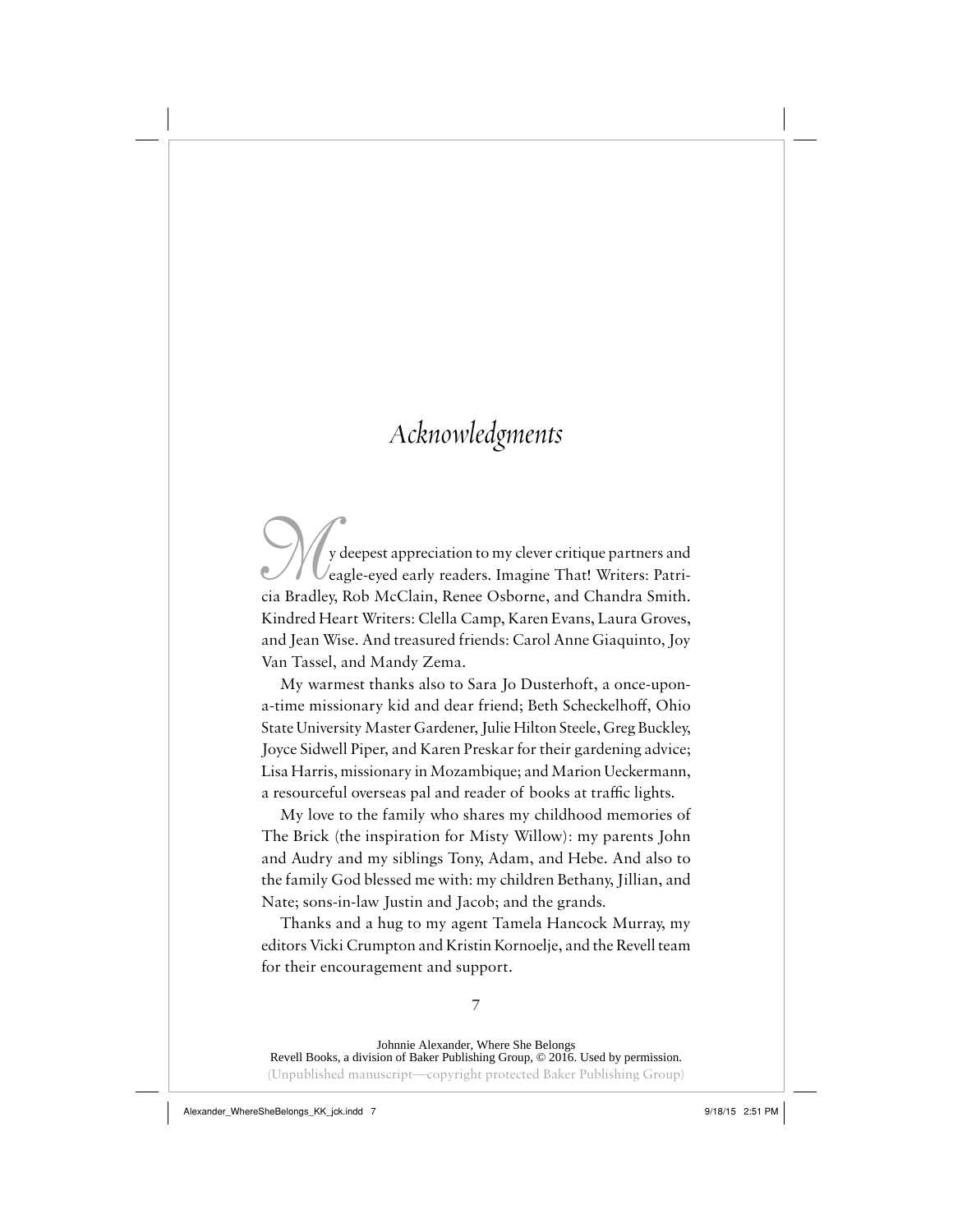#### *Where She Belongs*

And here at the end, a smile and a wink to my niece Payton Alexander, because . . . well, you know.

My prayer is that God brings us all into spacious places.

He brought me out into a spacious place; he rescued me because he delighted in me.

I will be glad and rejoice in your love . . . You have not given me into the hands of the enemy but have set my feet in a spacious place. Psalms 18:19; 31:7–8 NIV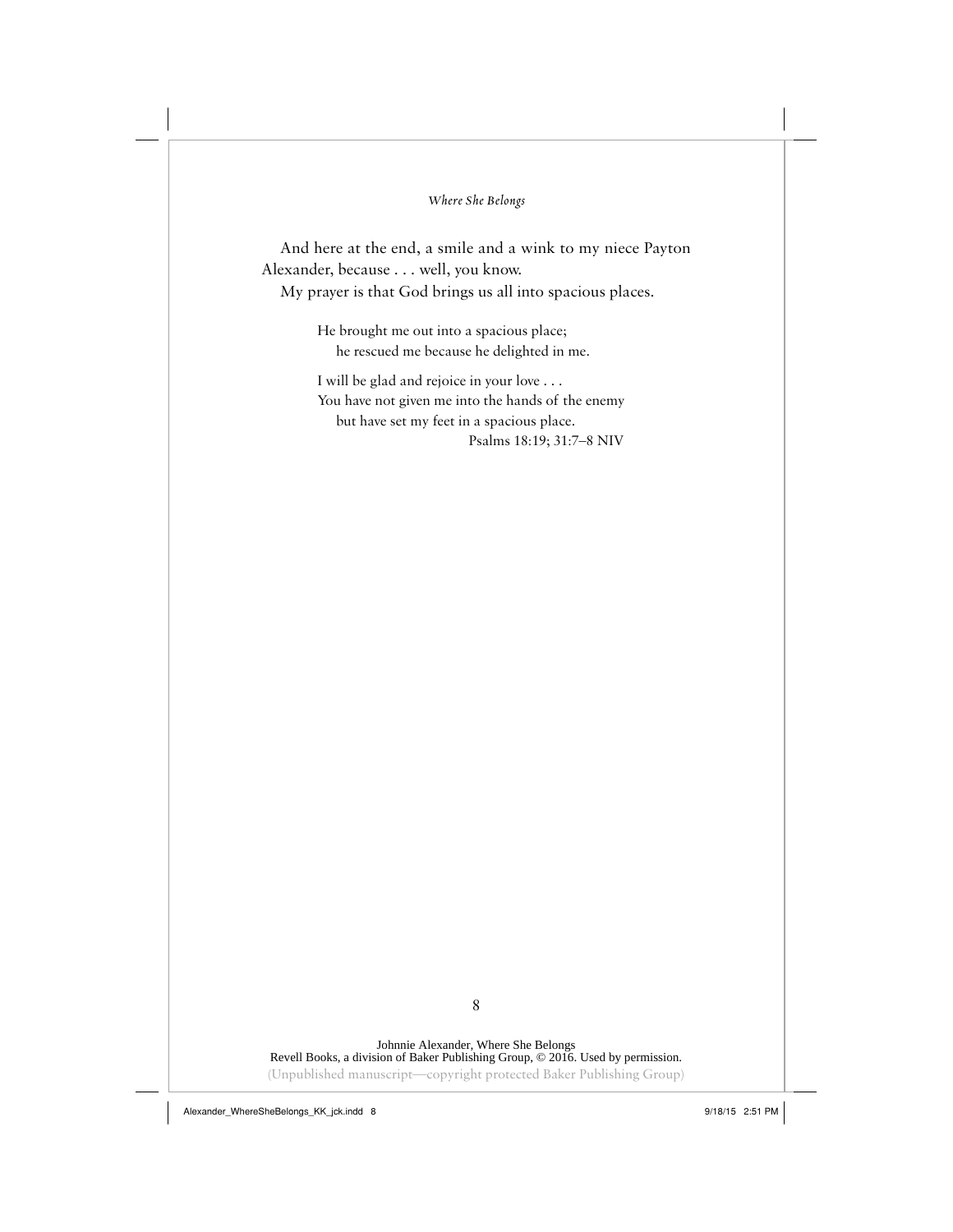In an upstairs room as neglected as all the others, AJ Sullivan flicked the grime from a broad fireplace mantel, then rubbed his fingers on his jeans. Mahogany. Whoever built this place had used the best materials. But more than 150 years later, no one cared.

- 1

Except some woman who was about to free him from this millstone.

Pulling her letter from his pocket, he walked across the pitted wood floor to the bay windows. Sunlight filtered through tall, narrow shutters hanging askew on their hinges. He gingerly opened one, and a spider scooted across the marble sill. Through the unwashed glass, dust motes danced in the sun's beam.

He didn't need the light to read the letter. Shelby Kincaid's emotional plea to buy the house scraped an ache he'd thought was buried. When he'd shown the letter to his grandmother, her agitated response had plucked at his heart as desperately as her arthritic fingers had plucked at his shirt sleeve.

He scratched his arm, barely aware of the gesture as Gran's words echoed in his mind. *Find a way. Bring peace to the past*.

Tires crunched on gravel, and a motor accelerated a few seconds then idled. He peered through the angled bay window. A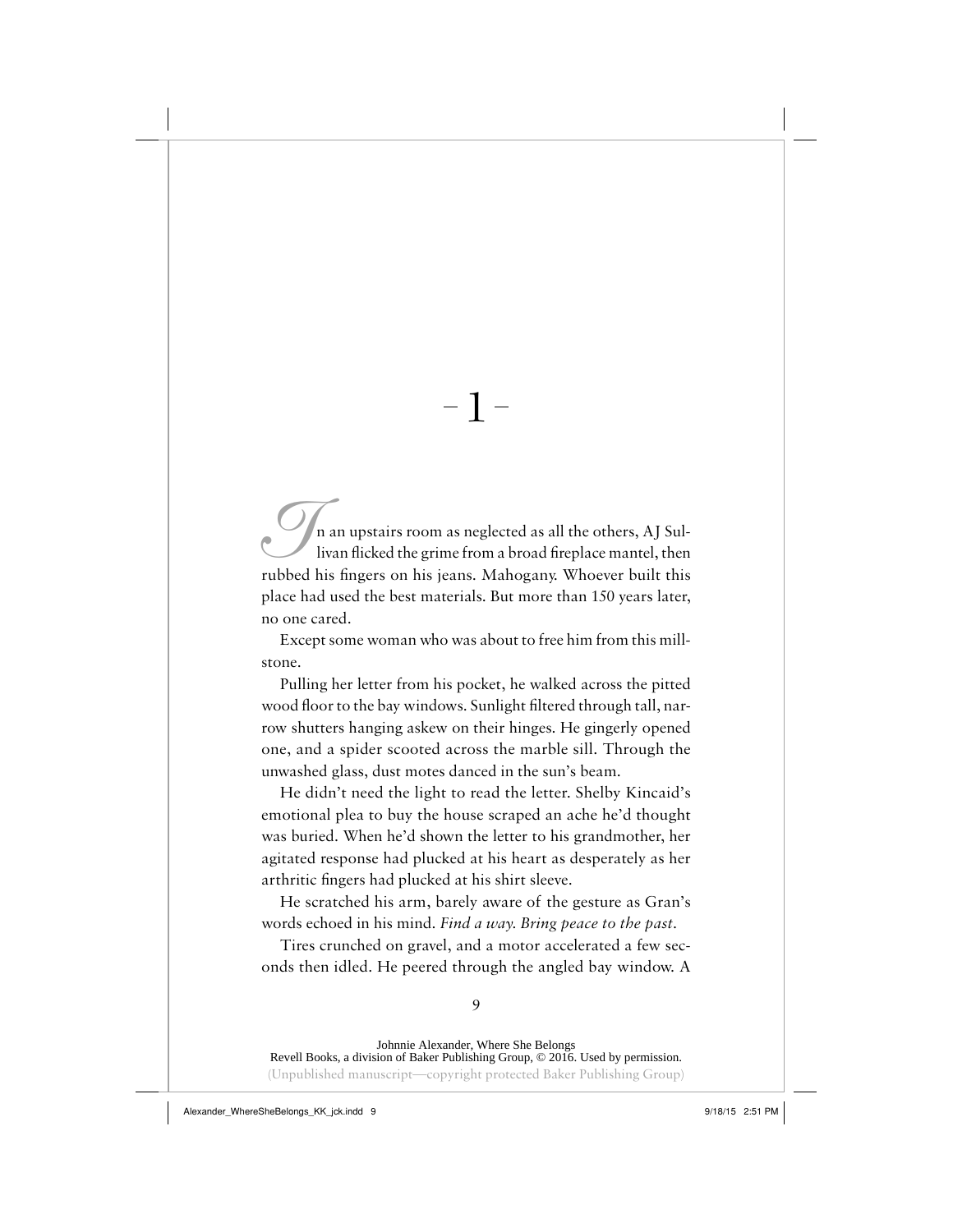slender woman stood by a beige sedan near the end of the drive. Though she was too far away to make out her features, there was something pensive about the way she stared at the house. Chestnut hair blew across her cheek, and she gracefully tucked it behind her ear.

She had to be Shelby Kincaid—the woman who so desperately wanted this forsaken place. He hadn't expected to meet her until their afternoon appointment to sign the papers at Richard Grayson's office.

After a moment, Shelby slid into the driver's seat and drove at a snail's pace toward the house. She steered the car around the lane's deep ruts and parked near the porch behind his Jeep Cherokee.

As she emerged from the car, sunshine reflected the golden highlights in her shoulder-length hair. A frown puckered her delicate features as she gazed at the house. When she looked upward, AJ's pulse quickened, and he stepped back from the window.

She'd be coming into the house any moment, and here he was feeling as awkward as one of his freshman students on a first date. Time to pretend to be Cary Grant, Gran's favorite movie star.

He tucked the letter into his pocket and bounded down the stairs. One of the thick exterior doors stood ajar, just as he'd left it when he entered the house. He stepped onto the decrepit porch. Shelby, wearing boot-cut jeans and a V-neck sweater, stood on the bottom step, fiddling with her watch.

"Hey, there," he said. "You must be Shelby Kincaid."

She jumped, her startled green eyes softening as she faced him and exhaled.

"Sorry. Didn't mean to scare you. I'm—"

"My hero." She flashed an excited smile and extended her hand. "I'm so glad you're here. The place is quite a mess, isn't it?"

"Not surprising." As he took her hand, a long-forgotten warmth charged through him. "It's been empty more than a decade."

She flushed and quickly withdrew her hand. "Ever since the Sullivans stole it."

"Stole it?" He took off his Ohio State ball cap and tapped it

#### 10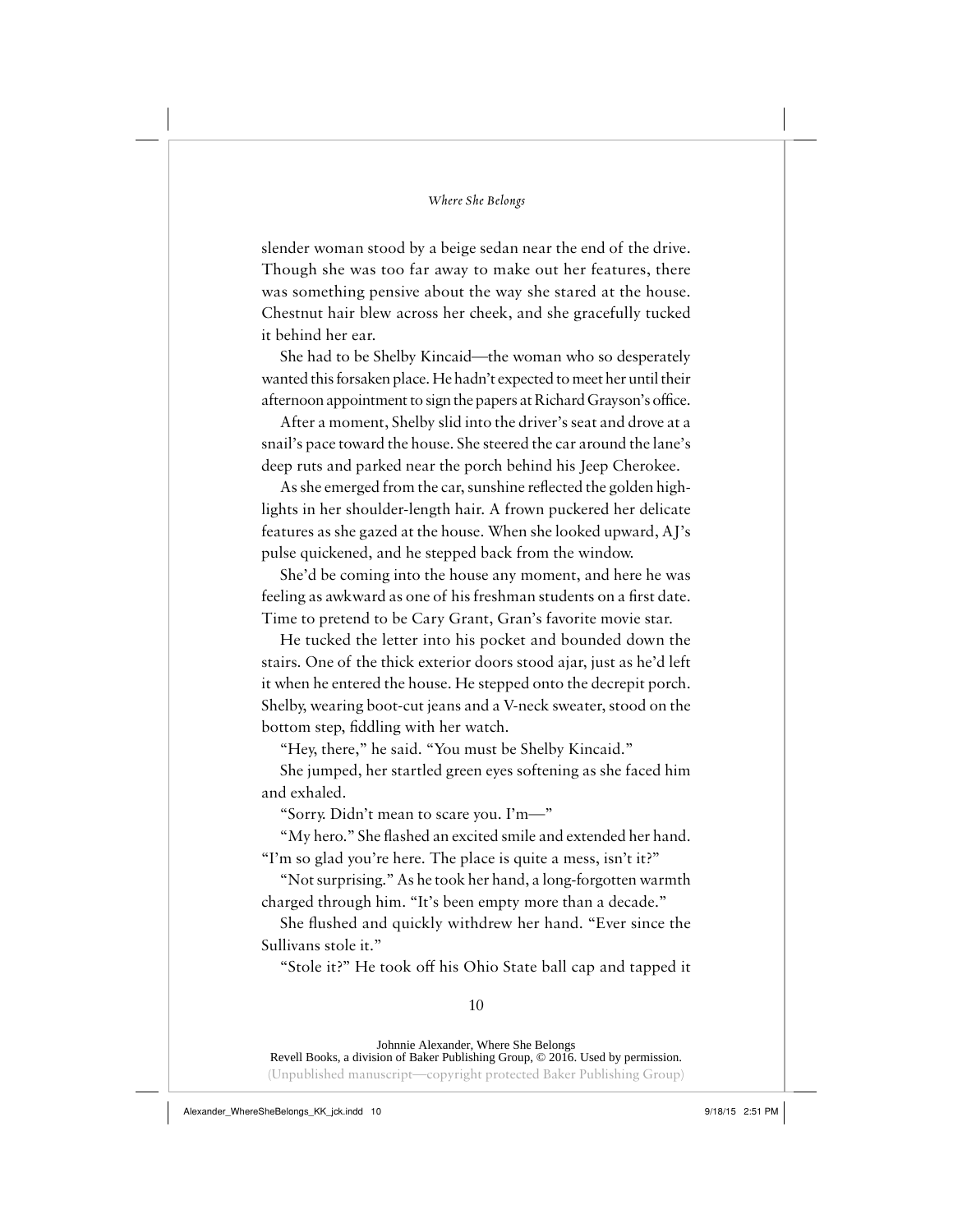against his leg, unsure whether to be amused or insulted. "You're kidding, right?"

"This house was built by my great-great-great-great-greatgrandfather." She grinned at the repetition and lightly caressed the wooden porch railing. The splintered white paint chipped beneath her fingers. "I just have a hard time understanding . . . I mean, what kind of person takes a family's home and leaves it empty year after year?"

AJ had never given a thought to how his grandfather acquired the Lassiter farm. After inheriting it, AJ had cared even less. Still, the old man must have had his reasons. "A shrewd businessman?" he asked.

"There's nothing shrewd about letting a perfectly good house go to ruin."

Good point. "A man with a grudge?"

"Against my grandfather?" Shelby seemed to drift into the past, her eyes tender in memory. "There was no finer man. I don't think he had any enemies."

"It's a mystery then." She didn't need to know that Granddad had enjoyed his grudges. Or that the old man collected enemies like trophies. AJ leaned against the porch railing and grinned. "Anyway, you're here now, taking the old homestead back from the evil Sullivans."

Shelby's eyes brightened with anticipation. "That's right. In just a few hours, the farm will be mine. Back in the family where it belongs."

"Do you plan to live here?"

"Absolutely. How long do you think it will be before we can move in?"

"I have no idea."

"I suppose all the wiring will have to be replaced. Have you checked it out?"

He pointed at his chest. "Me? Why would I do that?"

"That's why I hired you . . ." Her brow furrowed. "You're not the contractor?"

#### 11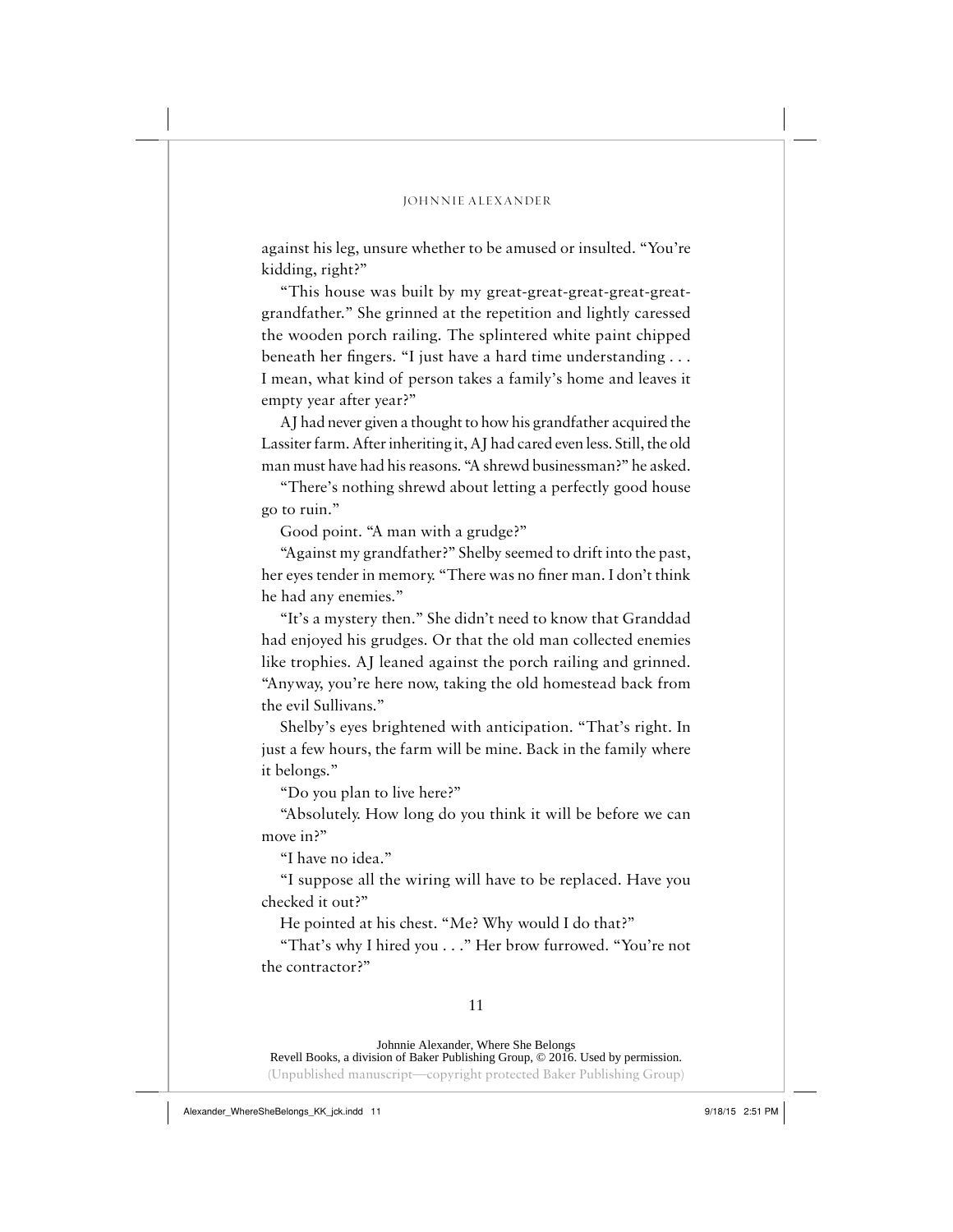"High school history teacher. And assistant football coach. Varsity."

"AJ Sullivan." She practically spat his name as she wrapped her arms around her stomach.

"Guilty."

"Shouldn't you be in school?"

"Personal day."

"What are you doing here?"

"It's been awhile. Thought I should see what I'm signing away."

"This house doesn't mean anything to you, does it?"

Only a reminder of Granddad's unrelenting anger. A legacy he wished he could forget.

He spread his hands in a placating gesture. "What happened in the past doesn't matter. I don't want this place; you do. After we sign the papers, it's as good as yours."

"Why didn't you take care of it?" Her voice was a raw whisper. Gazing into her eyes, dull with tension, he struggled to come up with an answer. The truth would pain her, but anything less seemed dishonorable.

AJ twisted to face the road as a dusty white pickup turned into the lane. Saved by the contractor.

"You hired Nate Jeffers. Good choice."

"You know him?"

"His son's my best running back." AJ jumped over the broken steps, then turned and offered Shelby his hand. After a moment's hesitation, she took it and stepped warily over the split boards.

The contractor greeted them, clipboard in hand, and smiled broadly as AJ made introductions.

"I'm pleased to meet you, Mr. Jeffers," Shelby said. "You come highly recommended."

"Glad to hear it. I talked to your uncle Richard just a few minutes ago. He said to tell you he couldn't get away from the bank right now, but he'll see you in his office this afternoon."

"Thanks for letting me know."

### 12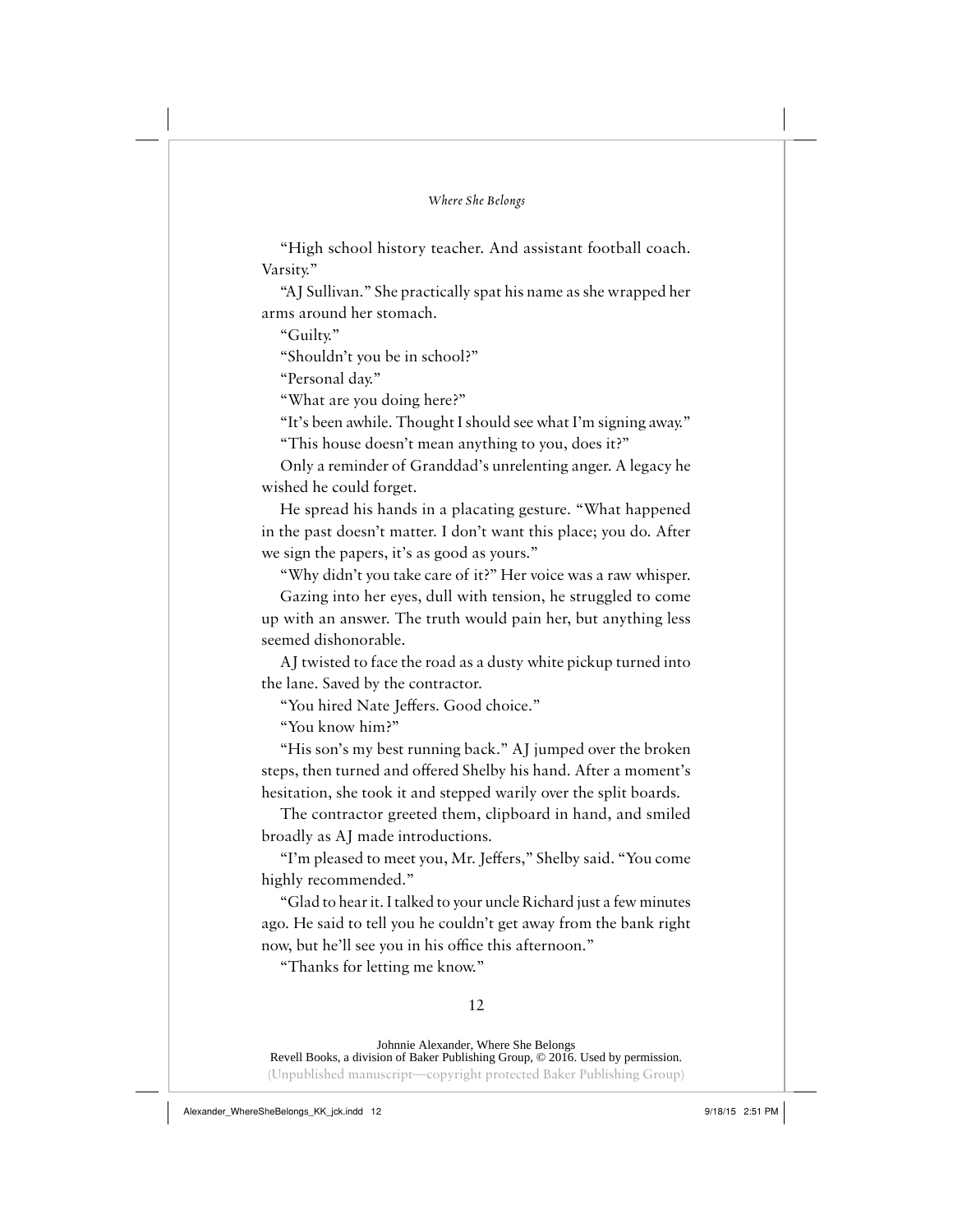Nate scanned the exterior of the house, craning his neck upward to see the aged widow's walk above the porch roof. "The old Lassiter homestead. I can't tell you how honored I am to work on this place. I moseyed about the place yesterday. Shall we go inside?"

"Could you give me a moment first?" Shelby asked.

"Take your time. Coach and I can walk around the outside." He strolled to the corner of the porch and knelt by the foundation.

AJ faced Shelby. "Are you all right?"

"Fine""

"I saw a spider upstairs," he said lightly, but she averted her gaze. The Cary Grant charm didn't seem to be working.

"Please tell me." She stared at the ground, her voice so low he leaned closer to hear her. "Why didn't you take care of the house?"

"I kept the yard mowed." Only because he had to.

Her mouth twisted, and she briefly closed her eyes before pinning him with her gaze. "It's all a joke to you."

Apparently he wasn't getting out of this one. He jammed his hands into his pockets. "This place was my punishment."

"I don't understand."

"I do." But his transgressions and Granddad's vengeance belonged in the past too. Locked away and buried. He tapped her elbow and gave her a brief smile. "Be careful in there."

Before she could answer, he jogged to where Nate was disappearing around the corner of the house.

 $\sim$ 

Finally alone.

And perplexed. How could anyone think of this magnificent place as a punishment?

Shelby took a few steps backward and squinted against April's pale sun. The abandoned brick house, elegantly situated beside massive oaks, would soon be hers. Just as she'd always dreamed.

At the end of the porch, tangled vines held a splintered trellis in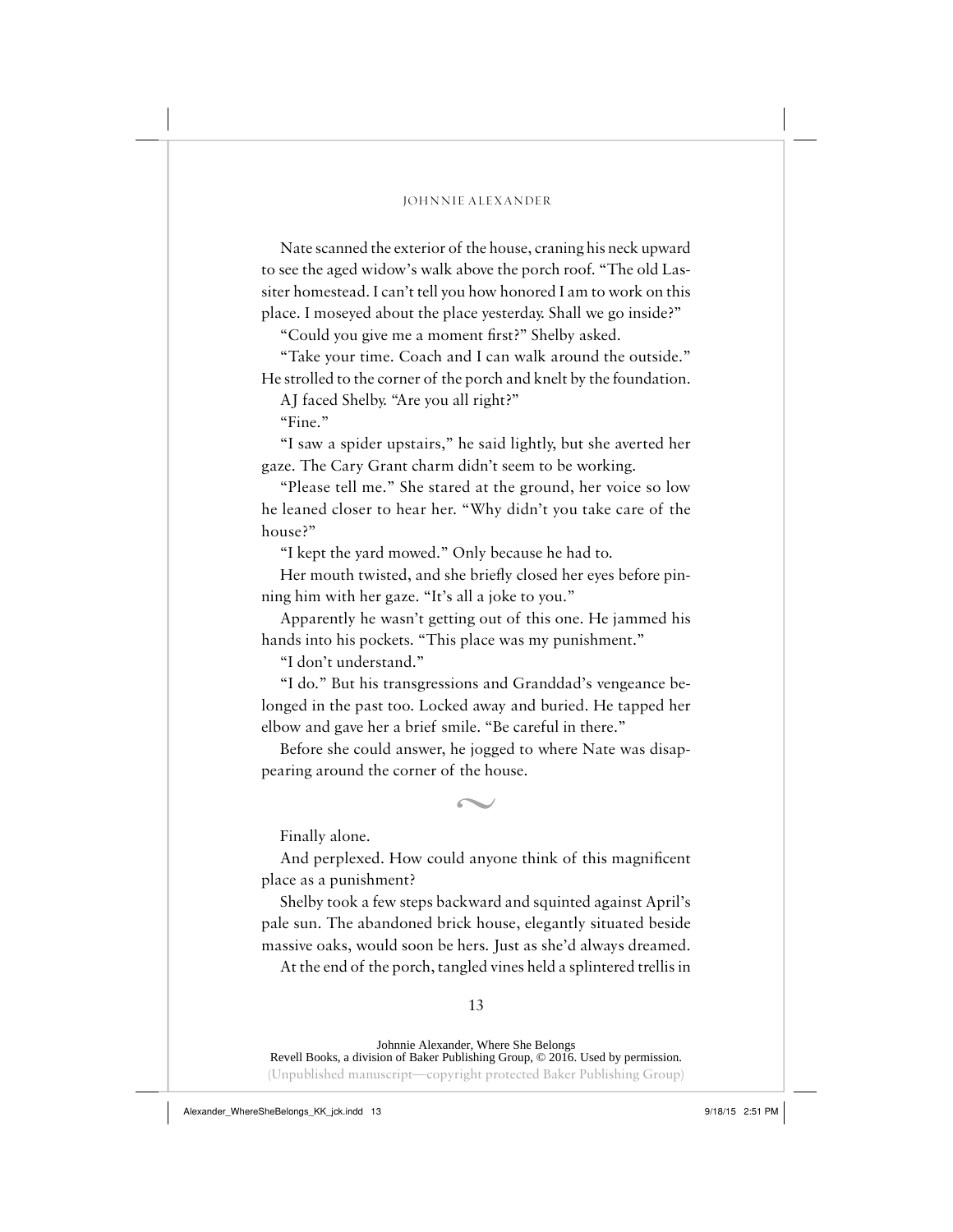place. A weathered swing hung crookedly from a length of rusted chain. If the interior looked anything like this . . . She gazed back toward the road.

The pungent smell of freshly cut grass filled her nostrils. AJ Sullivan had kept the place mowed all right, including Nanna's prized irises. A grassy carpet covered the ground where the colorful blossoms once flourished.

Shelby closed her eyes for a moment, breathing deeply as she tried to imagine the fragrance of the obliterated flower garden. But the sweet fragrances of lilacs, honeysuckles, and peonies that once heralded spring had faded long ago.

Unlike her dreams.

Treasured childhood memories of playing tag on the long rectangular yard, of catching fireflies in mason jars, flitted through her mind, swift and intense.

Solitary snatches of ordinary moments frozen by loss.

Shelby gingerly stepped across the splintered stairs and onto the porch. To cross the threshold into the house was to cross the threshold into a new chapter of her life.

A chapter in a place where Gary had never been, where memories of their early years together didn't taunt her.

One of the thick double doors stood ajar, and she gave it a little push. With a soft creak it swung backward, and Shelby entered her grandparents' home for the first time in fourteen years.

The realization that she could divide her life almost exactly in half pierced through the tough scab shielding her heart. Those *before* days, her golden childhood and early teen years, warmed her spirit with their light; the *after* . . . She pushed the thought away. She had come back to create a new *after*. To give her daughters the legacy that once belonged to her.

Dirt spotted the pine floors of the long hallway, and she could see AJ's telltale footprints. She kicked at the closest one with her shoe before entering the room to her right.

The parlor, Nanna had called it, laughing at her own preten-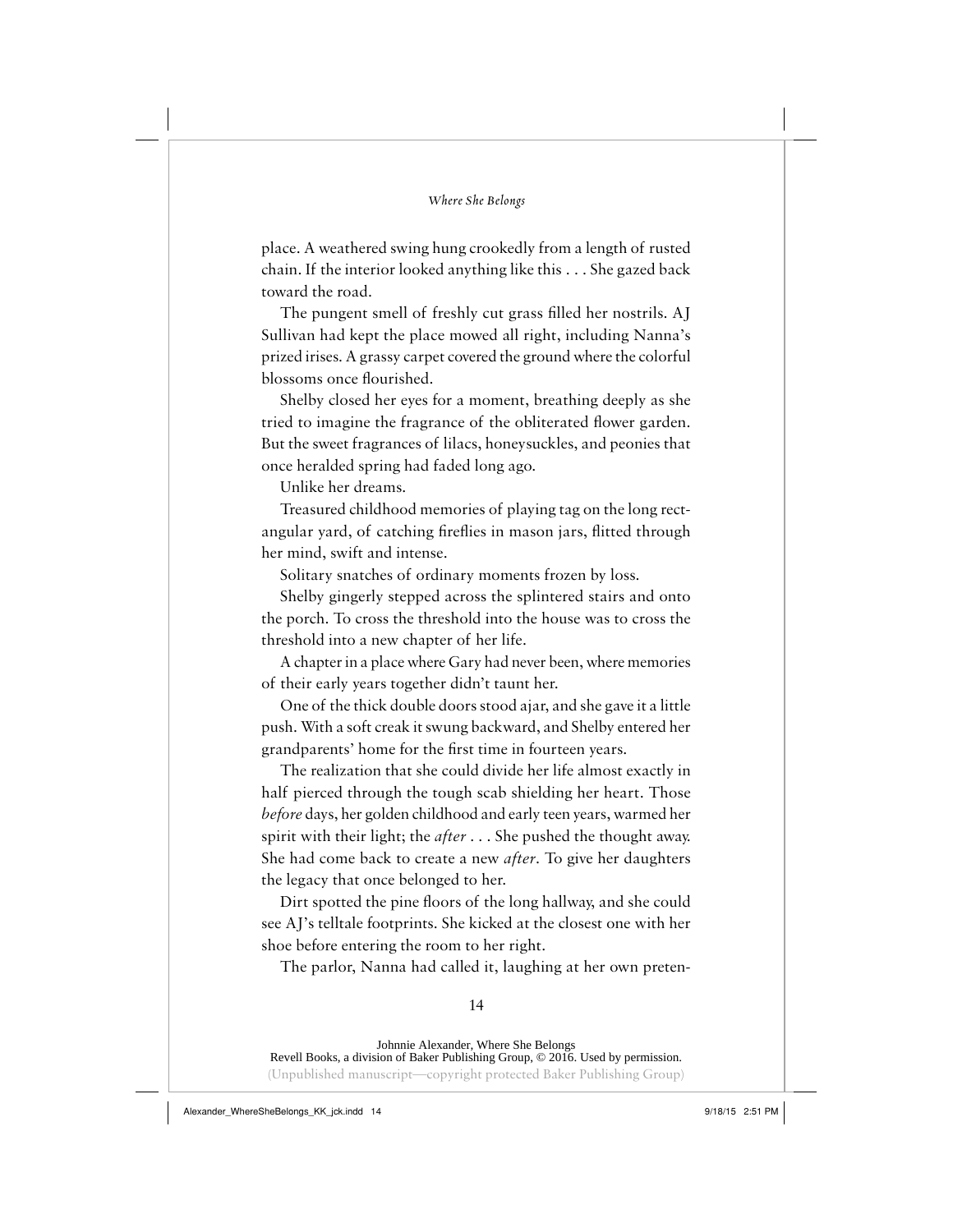tiousness. Cobwebs formed lacy valances in the upper corners of the window alcove. More spiders. Ugh.

Ashes, a partially burnt newspaper, and trash littered the hearth. She knelt beside it, pushing at the debris with a stick. The fireplace was smaller than she remembered, and not nearly as grand. She pushed aside the niggling disappointment. It only needed a good cleaning. Along with everything else.

She went through an arched doorway to Grandpa's old study, then opened the door to the space under the stairs. The secret place. Smiling to herself, she gently jumped up and down. The solid hickory floor didn't give anything away. She doubted either AJ or Nate Jeffers knew about the room hiding beneath this closet and the study.

Returning to the hall, Shelby carefully climbed the broad stairs to the upper story and entered the room where she'd stayed during summer vacations and holidays. The pink floral wallpaper she and Nanna had selected hung in ragged strips. They'd had so much fun choosing the pattern and matching material for the curtains and bedding. The hours she had spent within these four walls, dreaming dreams derailed by circumstances she didn't understand.

Not then. Not now.

Pushing aside the brittle window shade, she gazed through the cracked glass at the abandoned shed and the neglected patch where the kitchen garden once thrived.

She did not look at the barn.

One end of the window shade and rod fell, and she startled as the hardware skittered across the bare floor. With a sheepish smile, she laid it on the sill, then wandered back to the landing. Running her hand along the wide banister, she smiled at the temptation to slide down it. Why not? Her parents weren't around to say no.

She lifted a leg to straddle the banister, then heard voices outside the front double doors. Walking sedately down the stairs, she joined the men on the porch.

Nate doffed his hat. "Good news, Miz Kincaid. The foundation is solid. This house may be old, but it was well built."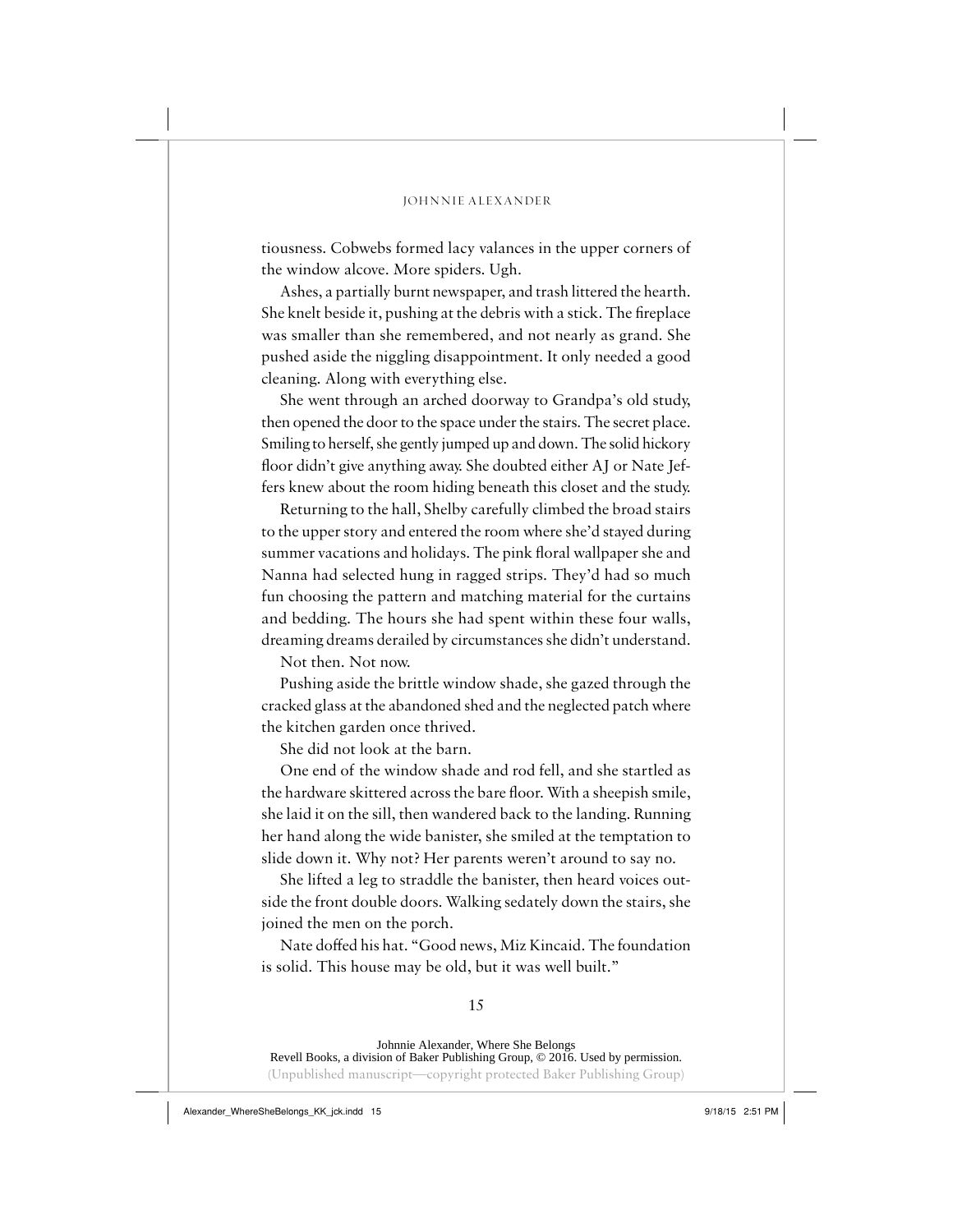"Grandpa always said so." Shelby smiled with pride. "How long will it take to upgrade the wiring and plumbing?"

"How soon do you want to move in?"

"As soon as possible after school is out. In about six or seven weeks."

"Are you a teacher too?" AJ asked.

Shelby shook her head. "I have a first grader. And a three-year-old." "You're married?"

As AJ's brown eyes flitted to her left hand, she self-consciously folded it into her waist. It'd been over a year since Gary's death, but she still wore her wedding band. More for her daughters' sakes than her own.

"I was." Ignoring the curiosity written all over AJ's face, she focused on Nate. "Will that give you enough time?"

"Not sure about that," Nate said. "First thing we need to figure is how to get rid of the critters in the attic."

"What critters?" Shelby's voice raised an octave.

"Pigeons, for sure. Probably bats."

"Mice have been in the kitchen," AJ said.

Shelby involuntarily shivered. She should have known spiders wouldn't be her only unwanted guests. "Any suggestions?"

"Let me do some thinkin' on it. Right now, I want to go over a few other things with you." Using the pickup's hood as a makeshift desk, Nate reviewed his notes with Shelby. "I'll need to take this back to the office to make some estimates. Usually, that would take a week or so, but given your time frame, I'll work on it this evening."

"That would be great. Thank you."

"If you'd like, I can come back in the morning and check out the attic. Nine o'clock too early?"

"I'll be here."

"All right then." Nate stuck his pen in his pocket and faced AJ. "Coach, you could have knocked me over with a feather when I heard you were selling this place. Bet your grandfather's just a-churnin' in his grave."